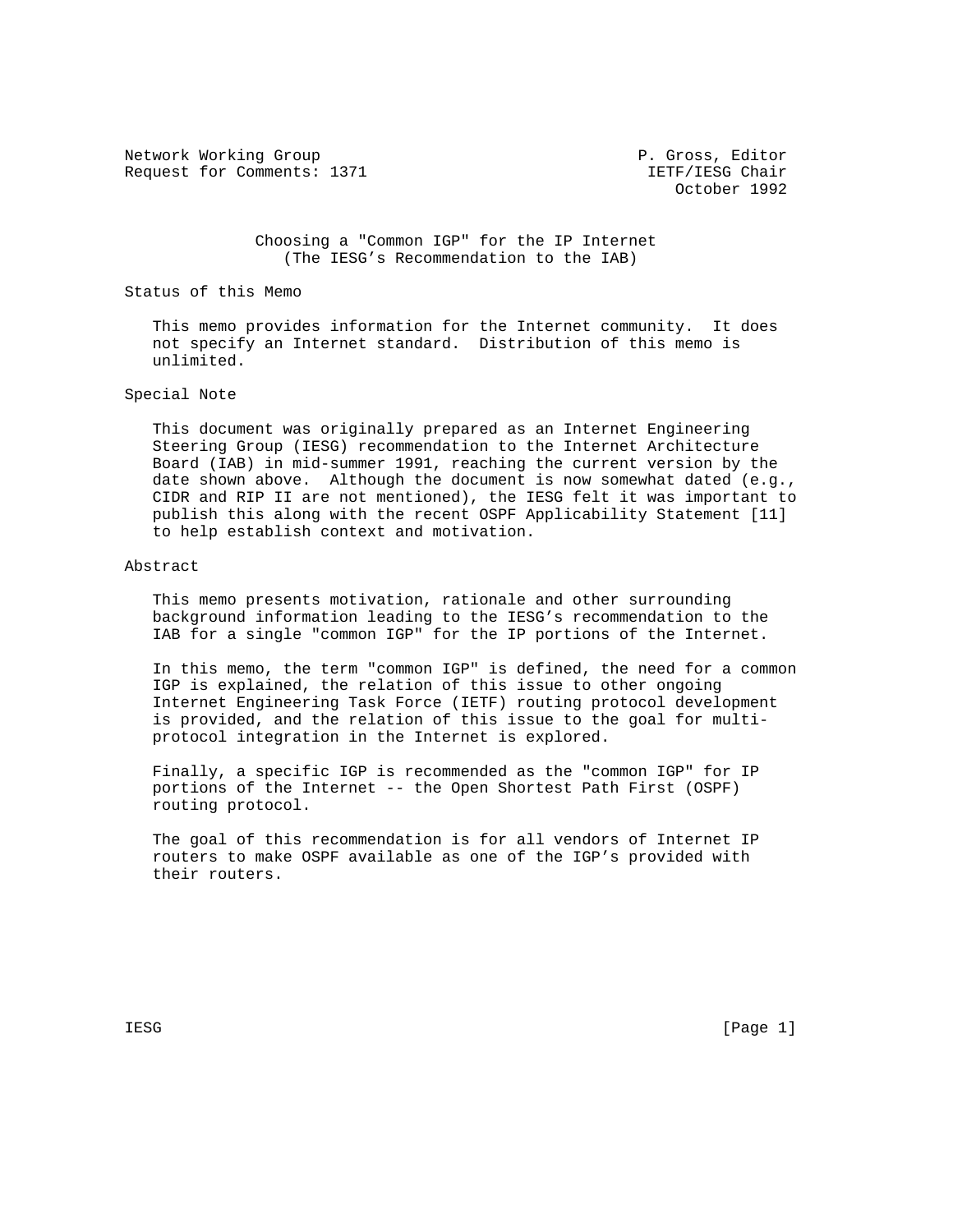Table of Contents

| 2. Multiple Internet Standard Routing Protocols Possible  3           |     |
|-----------------------------------------------------------------------|-----|
|                                                                       |     |
| 4. Impact of Multi-protocol Topology and Integrated IP/CLNP Routing 3 |     |
|                                                                       |     |
|                                                                       |     |
|                                                                       | - 6 |
| 7.1 Regarding the Common IGP for the IP Internet  6                   |     |
|                                                                       |     |
| 7.3 Limits of the Common IGP Recommendation                           | 7   |
|                                                                       | - 8 |
|                                                                       | - 9 |
|                                                                       |     |
|                                                                       |     |

## 1. Background

 There is a pressing need for a high functionality non-proprietary "common" Interior Gateway Protocol (IGP) for the TCP/IP protocol family. An IGP is the routing protocol used within a single administrative domain (commonly referred to as an "Autonomous System"  $(AS)$ .

 By "common", we simply mean a protocol that is ubiquitously available from all router vendors (as in "in common"). Users and network operators have expressed a strong need for routers from different vendors to have the capablity to interoperate within an AS through use of a common IGP.

 Note: Routing between AS's is handled by a different type of routing protocol, called an "Exterior Gateway Protocol" ("an EGP", of which the Border Gateway Protocol [2] and "The Exterior Gateway Protocol" [3] are examples.) The issues of routing between AS's using "an" EGP is not considered in this memo.

 There are two IGPs in the Internet standards track capable of routing IP traffic -- Open Shortest Path First (OSPF) [4] and Integrated IS- IS [5] (based on the OSI IS-IS). These two protocols are both modern "link state" routing protocols, based on the Dijkstra algorithm. There has been substantial interaction and cooperation among the engineers involved in each effort, and the protocols share some similar features.

 However, there are a number of technical design differences. Most noteably, OSPF has been designed solely for support of the Internet Protocol (IP), while Integrated IS-IS has been designed to support both IP and the OSI Connectionless Network Layer Protocol (CLNP)

IESG [Page 2]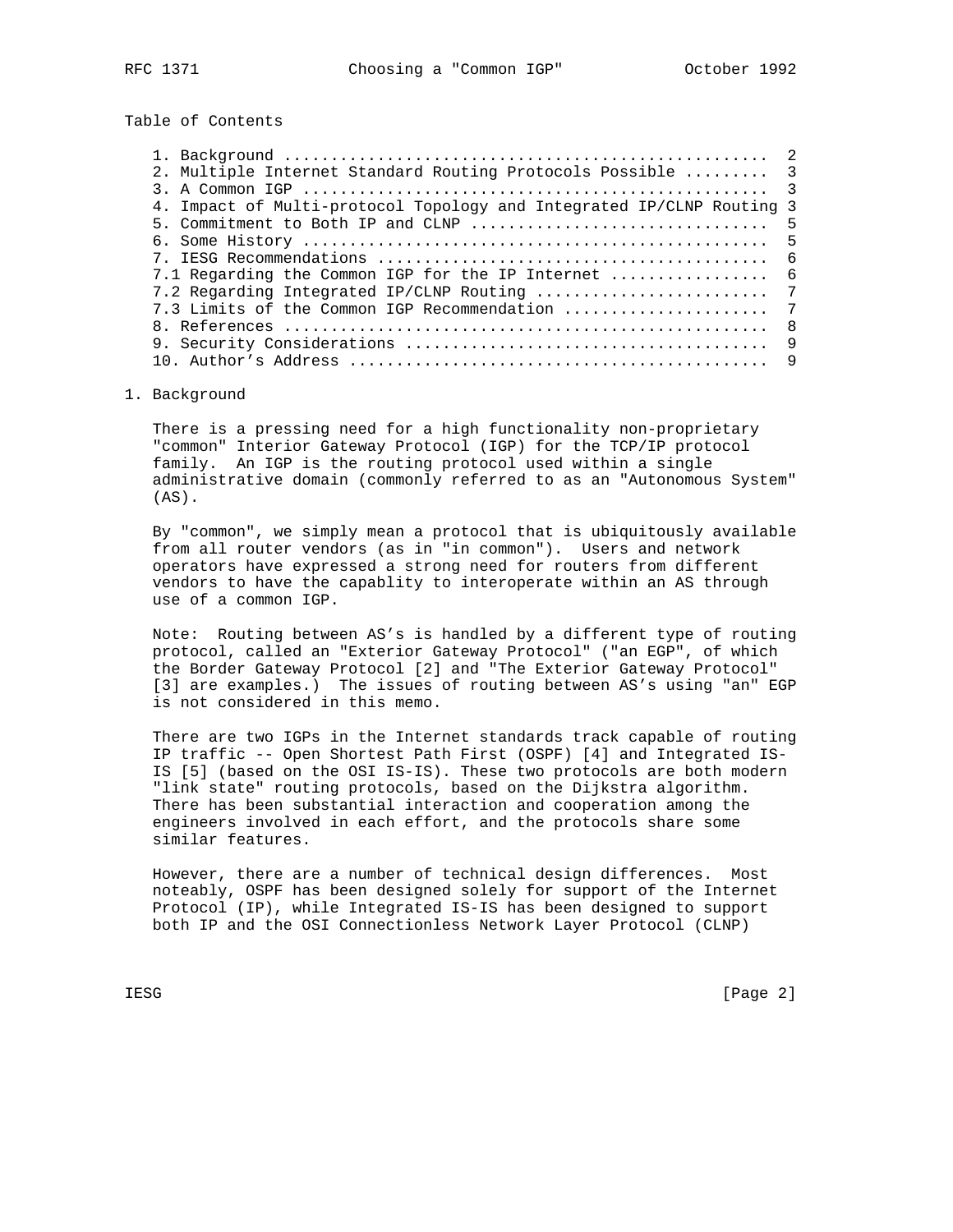simultaneously.

2. Multiple Internet Standard Routing Protocols Possible

 The Internet architecture makes a distinction between "Interior Gateway Protocols (IGPs)" and "Exterior Gateway Protocols (EGPs)". IGPs are routing protocols used within an Autonomous System (AS), and EGPs are routing protocols used between different AS's.

 Therefore, the Internet architecture supports the use and standardization of multiple IGP routing protocols. For example, it is perfectly reasonable for one standard routing protocol to be used within one AS; while a second standard routing protocol is used within a second AS; at the same time that a non-standard proprietary routing protocol is used within a third AS.

 The primary purpose for making standards is to allow interoperability. Setting a protocol standard in the Internet says, in effect, "if you wish to use this protocol, you should do it as specified in the standard so that you can interoperate with others who also wish to use this protocol." It is important to understand that simply specifying a standard does not, by itself, designate a requirement to use the standard. It is merely meant to allow interoperability among those who choose to follow the standard.

 Therefore, it is reasonable for both OSPF and Integrated IS-IS to be progressed through the Internet Standards process as appropriate (based on the criteria specified in [6]). In addition, it is possible that other IGPs may be developed and standardized in the future.

3. A Common IGP

 Although the Internet architecture allows for multiple standard IGP routing protocols, interoperability of router products from different vendors within a single AS would be greatly facilitated if a single "common" IGP were available from all router vendors. Designating a single common IGP would have the goal of enabling multi-vendor router interoperation with a modern high functionality routing protocol.

 However, designating a common IGP does not mandate the use of that IGP, nor would it be meant to discourage the use of other IGPs in situations where there may be sound technical reasons to do so.

4. Impact of Multi-protocol Topology and Integrated IP/CLNP Routing

 There are topology considerations which will affect the designation of a "common" Internet IGP.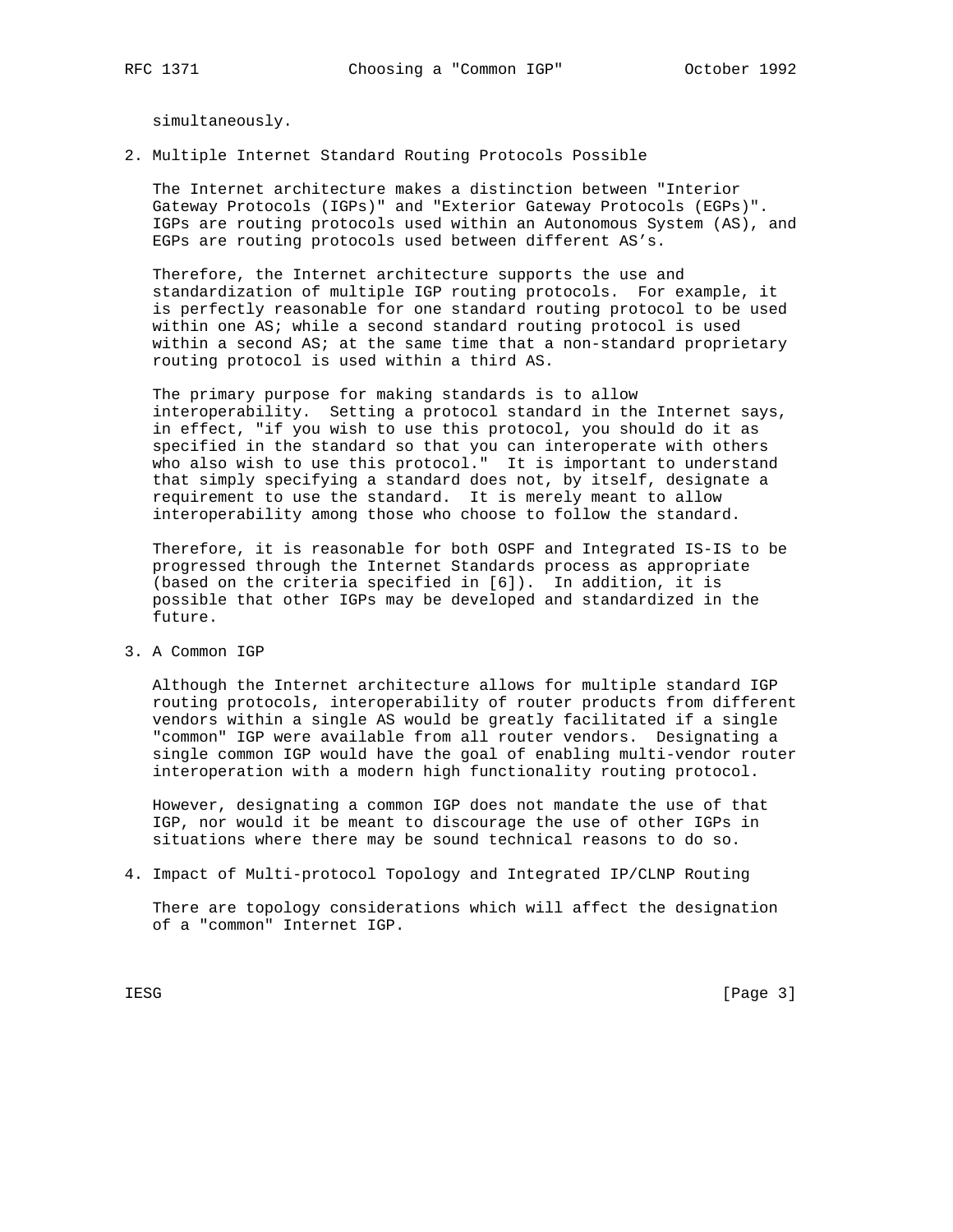The Internet requires support for a wide variety of protocol suites. If we consider only IP and OSI CLNP, then the Internet is expected to contain:

- 1. Pure IP AS's (in which IP is used but OSI CLNP is not used);
- 2. Pure CLNP AS's (in which CLNP is used but IP is not used);
- 3. Dual IP/CLNP ASs, with a common topology (i.e., all links and routers in the AS support IP and CLNP, and a single common topology is used for both protocol suites);
- 4. Dual, overlapping IP/CLNP ASs with differing topologies (i.e., some links are dual, while some are IP-only and some are CLNP-only, resulting in different topologies for IP routing and CLNP routing).

 For (1), (i.e., a pure IP environment) any IGP capable of routing IP traffic could be used (e.g., OSPF or Integrated IS-IS).

For (2), (i.e., a pure CLNP environment) any IGP capable of routing CLNP traffic could be used (e.g., OSI IS-IS or Integrated IS-IS).

 For (3), (i.e., routing environments in which both IP and CLNP are present in a common topology) there are two possibilities for managing routing:

 1. Separate routing protocols could be used for each supported protocol suite. For example, OSPF may be used for calculating routes for IP traffic and OSI IS-IS may be used for calculating routes for OSI traffic. Or Integrated IS-IS could be used for calculating routes for IP traffic and OSI IS-IS could be used for calculating routes for CLNP traffic.

 This approach of using separate routing protocols and management for each supported protocol family has come to be known as "Ships in the Night" because the two routing protocols share the hardware/software resources of the router without ever actually interacting on a protocol level.

 2. "Integrated routing" could be used, in which a single routing protocol is used for both IP and CLNP. At this time, Integrated IS-IS is the only choice for "integrated routing".

 For (4), (i.e., routing environments in which both IP and CLNP are present but in an overlapping different topology) separate routing protocols are required for the IP and CLNP environments (i.e., "Ships in the Night"). This is equivalent to two separates cases of (1) and

IESG [Page 4]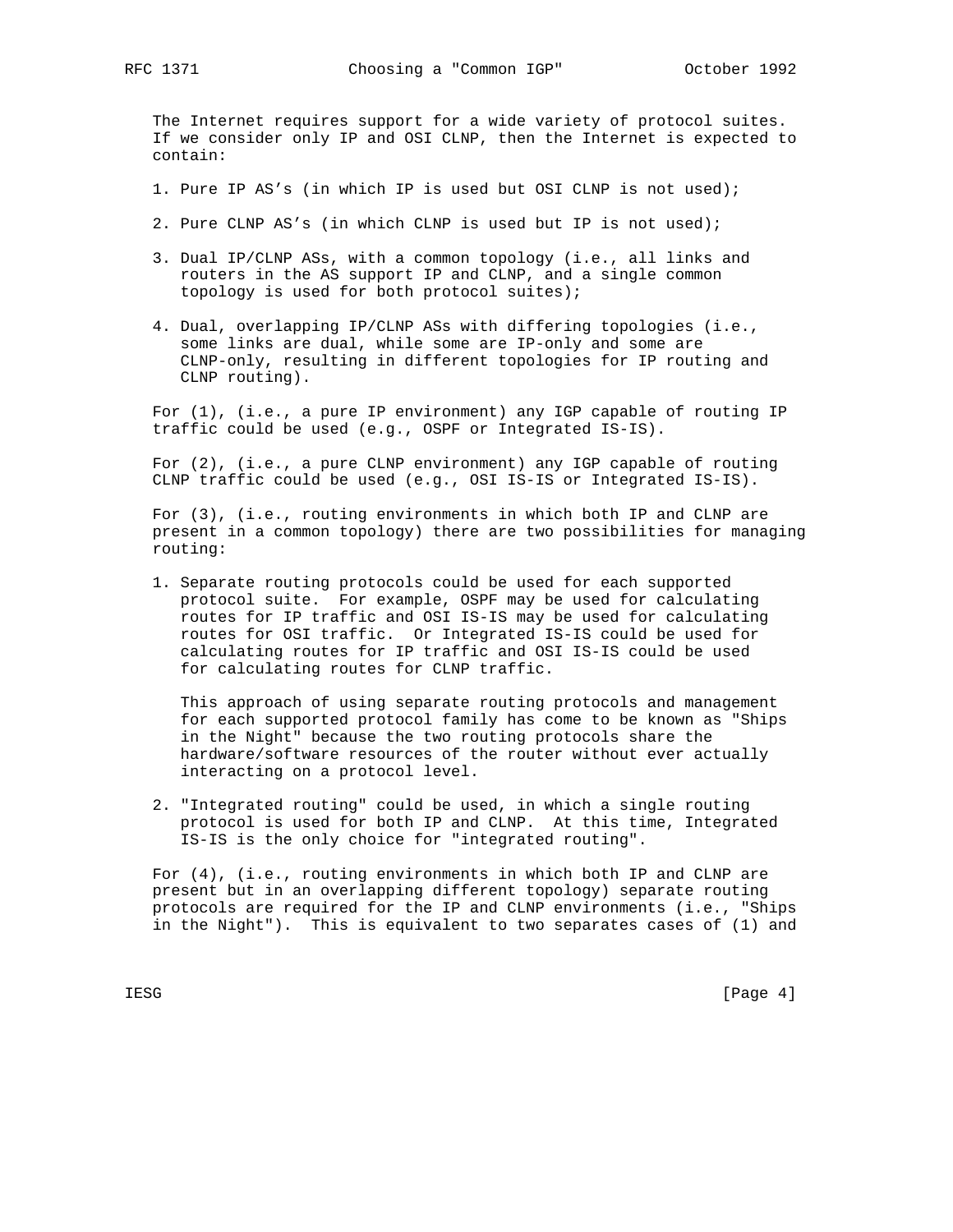(2), but it is pointed out here as a separate case for completeness.

#### 5. Commitment to both IP and CLNP

 The IAB/IETF are committed to a timely introduction of OSI into the Internet. In recognition of this commitment, the IETF has an entire area devoted to OSI integration.

 However, while this introduction is taking place, it is essential that existing services based on IP be continued. Furthermore, IESG also feels that even after more widespread introduction of CLNP, IP and CLNP will continue to coexist in the Internet for quite some time. This view is consistent with the IAB goal of a multi-protocol Internet.

 Therefore, the IESG has a strong commitment to the continued support for IP throughout the Internet. Maintenance of this IP support requires selection of a common IGP suitable for support of IP, and requires that this selection be based on operational experience.

6. Some History

 In February 1990, the IESG recommended that the question of designating a "common" IGP be postponed until more information was available from each protocol. More than a year has now passed since the IESG's recommendation. There have been significant advancements in specification, implementation, and operational experience with each protocol. It is now reasonable to re-open the consideration of designating a "common IGP".

 At the March 1991 meeting of the IETF, the IETF Routing Area Director presented a set of criteria for the advancement of routing protocols through the Internet standards process [6]. More information regarding the IAB Internet Standards process can be found in [1].

 Also, at the March 1991 meeting of the IETF, the OSPF Working Group requested that OSPF be considered for advancement to Draft Internet Standard. The OSPF WG submitted four documents to the IETF to support its request:

- o a revised protocol specification to update [4];
- o an SNMP Management Information Base (MIB);
- o two technical reports giving a technical analysis and operational experience with OSPF. These reports follow the format recommended in [6].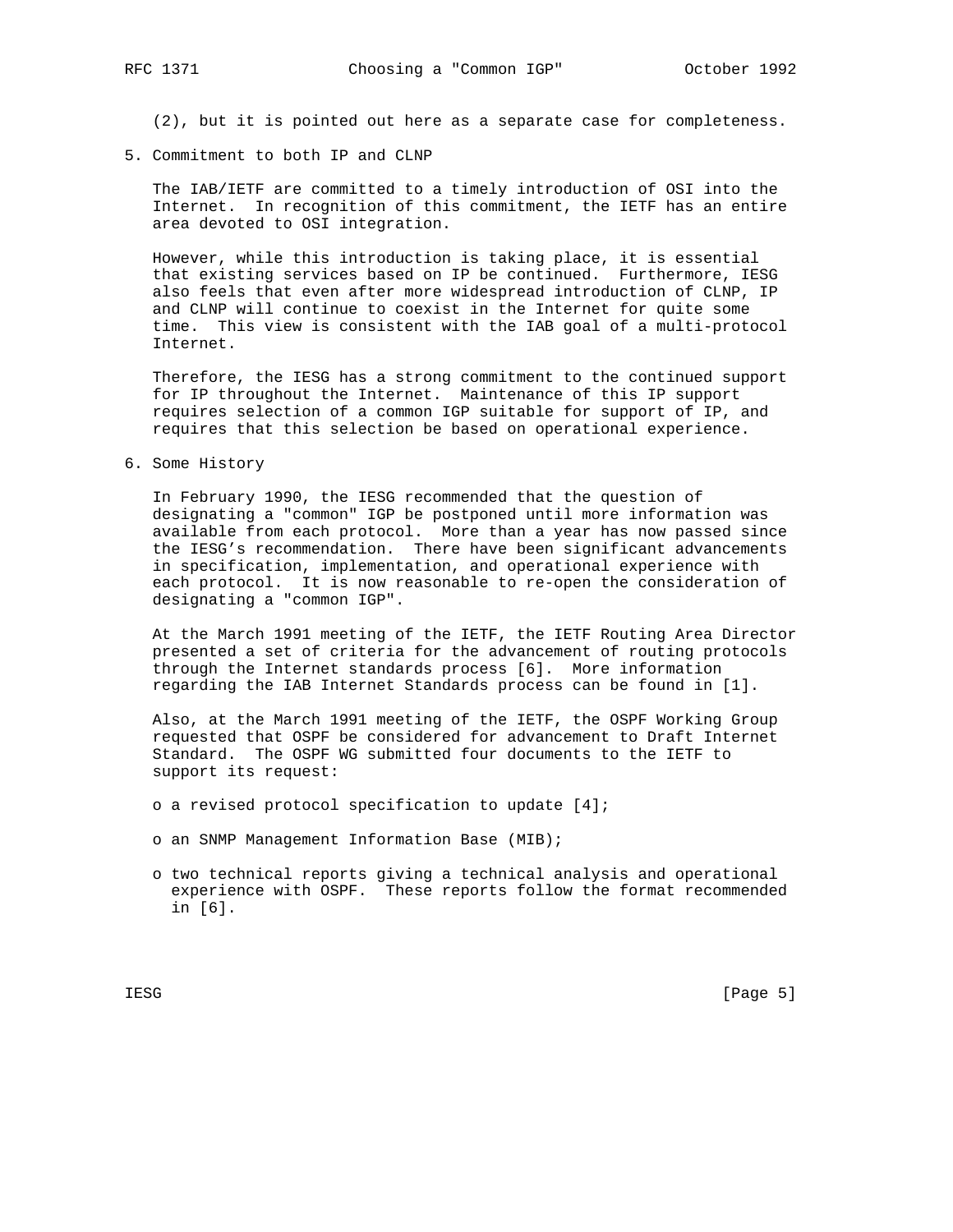These four documents have now been published as [7, 8, 9, 10] respectively.

In summary for OSPF:

- o all features of OSPF have tested (although not all features have been used in operation),
- o OSPF has been shown to operate well in several operational networks containing between 10 and 30 routers,
- o interoperation among routers from multiple vendors has been demonstrated at organized "bakeoffs".

 In May 1991, the IAB approved the IETF/IESG recommendation to advance OSPF to Draft Internet Standard.

 Integrated IS-IS, as specified in [5], is currently a Proposed Internet Standard. In July 1991, the status of Integrated IS-IS is as follows:

- o There are several separate implementations of integrated IS-IS under development,
- o Integrated IS-IS has worked well in several multi-area operational networks, one containing between 20 and 30 routers,
- o These recent operational results have not yet been fully documented. Documentation, showing satisfaction of the criteria given in [6] for advancing routing protocols, will be submitted to the IESG when Integrated IS-IS is submitted for Draft Internet Standard status.
- 7. IESG Recommendations
- 7.1 Regarding the Common IGP for the IP Internet

 Based on the available operational experience and the pressing need for a high functionality IGP for the IP protocol family, the IESG recommends that OSPF be designated as the common IGP for the IP portions of the Internet. To help ensure that this IGP is available to all users, the IESG recommends that the IETF Router Requirements Working Group specify OSPF as "MUST IMPLEMENT" in the document "Requirements for Internet IP Routers".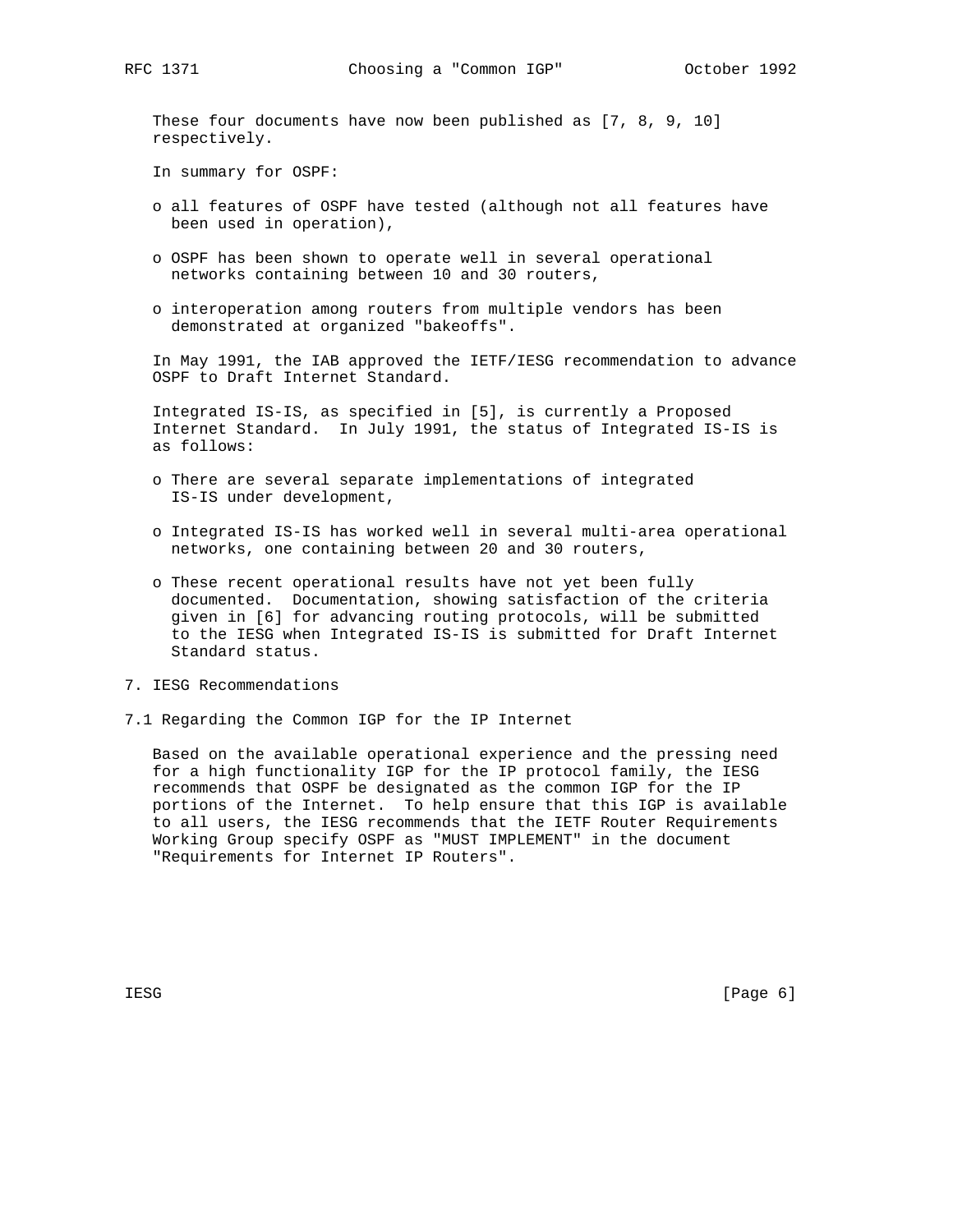7.2 Regarding Integrated Routing

 As mentioned above, the IESG is commited to multiprotocol environments, and expects usage of OSI CLNP to increase in the Internet over time.

 However, at this time, the IESG is not prepared to take a position regarding the preference of either "Ships in the Night" or Integrated routing for such mixed routing environments. At this time, the "Ships in the Night" approach is most widely used in the Internet. Integrated routing has the potential advantage of reducing resource utilization. However, additional operational experience is needed before any potential advantages can be fully evaluated.

 Therefore, the IESG wishes to encourage implementation of Integrated IS-IS so that a reasonable position can be determined based on operational experience. All implementers of Integrated IS-IS are encouraged to coordinate their activity with the IETF IS-IS Working Group, which is actively collecting information on such experience.

7.3 Limits of the Recommendation

 It is useful to recognize the limits of this recommendation. This recommendation does not take a position on any of the following issues:

- 1. What IGP (if any) users should run inside an AS. Users are free to run any IGP they wish inside an AS.
- 2. What IGP is technically superior, or has greater operational utility.
- 3. What IGP any vendor should recommend to its users for any specific environment.
- 4. What IGP should be used within a CLNP-only environment.

 Again, this recommendation is meant to designate one modern high functionality IGP that should be implemented by all vendors of routers for the IP portion of the Internet. This will enable routers from vendors who follow this recommendation to interoperate within a single IP Autonomous System.

 It is not our intent to discourage the use of other routing protocols in situations where there may be sound technical reasons to do so. Therefore, developers of Internet routers are free to implement, and network operators are free to use, other Internet standard routing protocols, or proprietary non-Internet-standard routing protocols, as

IESG [Page 7]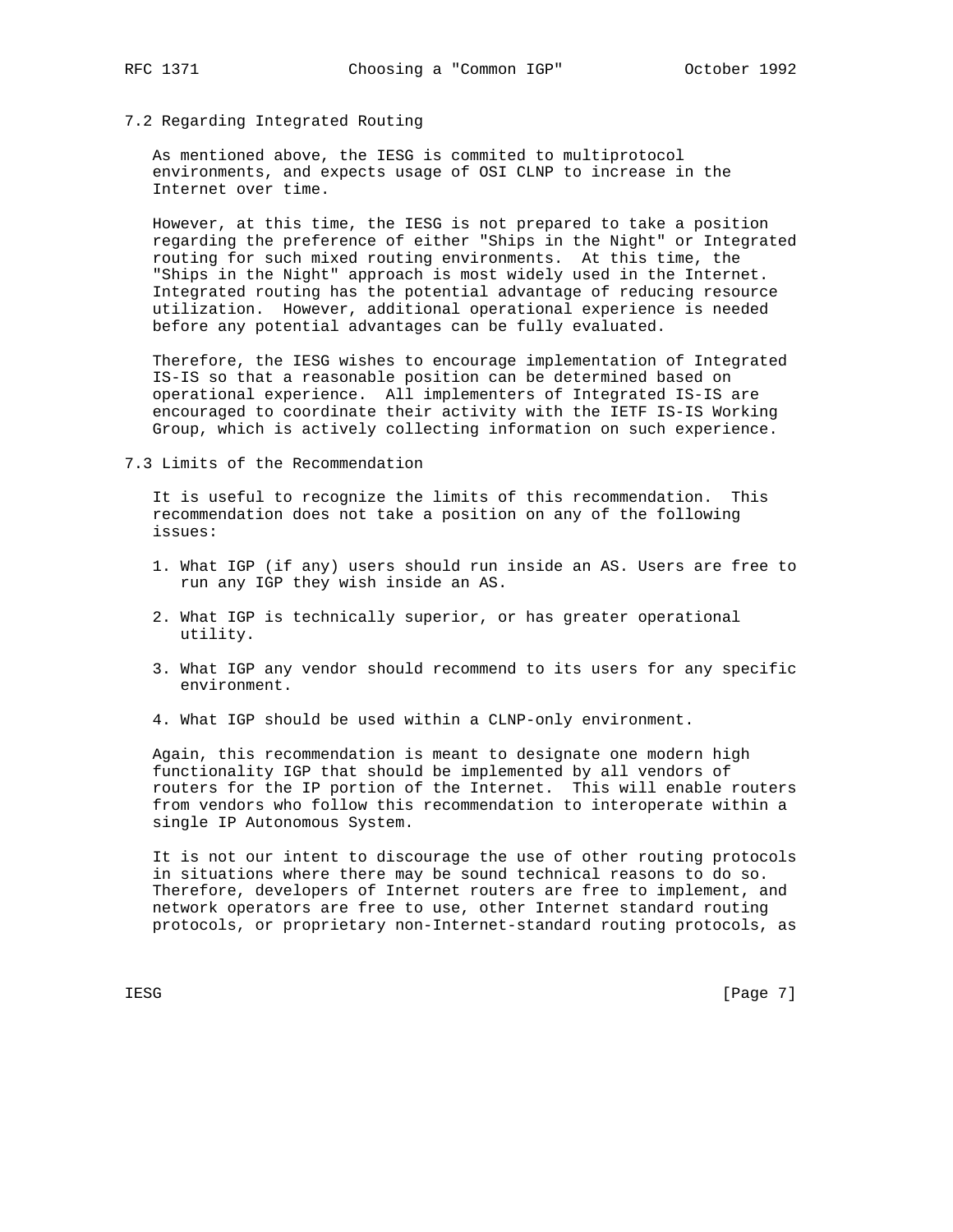they wish.

- 8. References
	- [1] Internet Activities Board, "The Internet Standards Process", RFC 1310, IAB, March 1992.
	- [2] Lougheed, K., and Y. Rekhter, "A Border Gateway Protocol 3 (BGP- 3)", RFC 1267, cisco Systems, T.J. Watson Research Center, IBM Corp., October 1991.
	- [3] Mills, D., "Exterior Gateway Protocol Formal Specification", STD 18, RFC 904, UDEL, April 1984.
	- [4] Moy, J., "OSPF Specification", RFC 1131 (Superceded by [7]), Proteon, October 1989.
	- [5] Callon, R., "Use of OSI IS-IS for Routing in TCP/IP and Dual Environments", RFC 1195, DEC, December 1990.
	- [6] Hinden, R., "Criteria for Standardizing Internet Routing Protocols", RFC 1264, BBN, October 1991.
	- [7] Moy, J., "OSPF Version 2", RFC 1247, Proteon, July 1991.
	- [8] Baker, F., and R. Coltun, "OSPF Version 2 Management Information Base", RFC 1253, ACC, Computer Science Center, August 1991.
	- [9] Moy, J., "Experience with the OSPF Protocol", RFC 1246, Proteon, July 1991.
	- [10] Moy, J., "OSPF Protocol Analysis", RFC 1245, Proteon, July 1991.
	- [11] Internet Architecture Board, "Applicability Statement for OSPF", RFC 1370, IAB, October 1992.